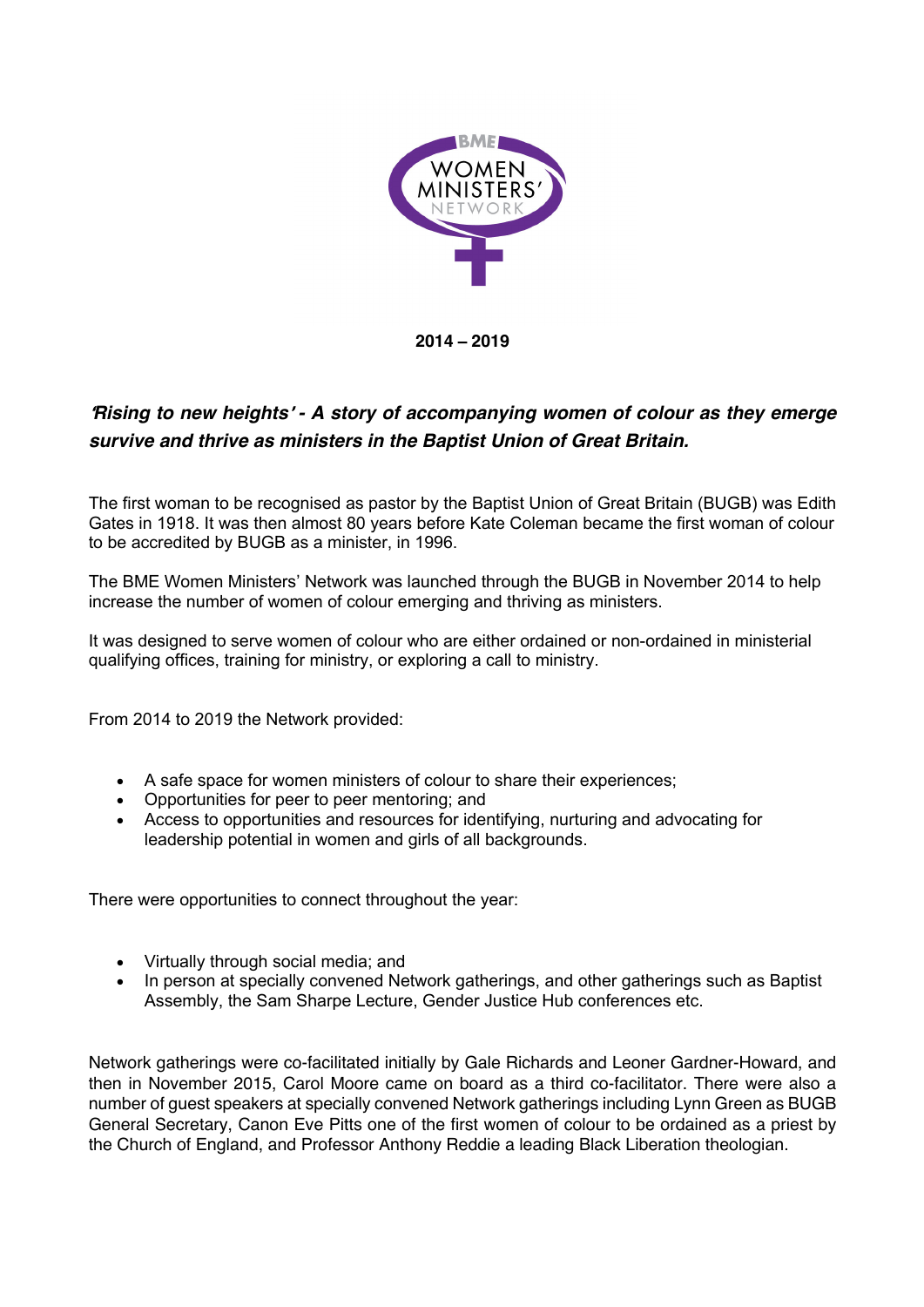## **Reflections on the Network from the facilitators**

The Network engaged with about 25 women of colour in ministry roles, which encompasses a significant proportion of those known to be in our Union. We have journeyed predominately with women at the stages of - exploring a call to ministry, training for ministry, attending Residential Selection Conference, or as newly accredited ministers.

We have been struck by the notable benefits for women of colour from the moment they contemplate training for Baptist ministry, or being accredited by the BUGB, having a good understanding of the following:

- The diversity of theological positions held in the churches that make up the Baptist Union;
- The theological debates that inform the case for and against ordaining women as ministers;
- The kind of leadership skills and character that are specifically needed to be an effective minister in a *congregationally led* church that is part of a union of Baptist churches with diverse theological positions;
- The range and suitability of available paths to accredited and non-accredited Baptist ministry, and funding streams available for them;
- The importance of having trusted critical friends to journey with and listen to;
- The importance of having a personal plan to ensure ongoing well-being:
- Drawing from their ethnic/gender sources of identity as they minister;
- Any available data and related personal testimonies on:
	- The number of women, and women of colour who start and complete training for Baptist ministry in comparison to their male counterparts;
	- The time spent on the BU Settlement list for women, and women of colour, in comparison to their male counterparts;
	- The number of women, and women of colour in unpaid or part-time ministry placements and substantive roles in BUGB churches in comparison to their male counterparts;

We also note that one of the key elements of the story of the Network has been working in partnership.

Partnerships working has included:

- The 2017 trip to South Africa in partnership with the Methodist Church in Britain in 2017 to speak at key events on the issue of growing Women in leadership;
- The 2018 Joint Conference with the BUGB Gender Justice hub on 'Women in ministry -

surviving and thriving' to mark the BUGB 100- year anniversary of ordaining women;

- The 2019 Baptists Together magazine and corresponding centenary booklet marking the centenary of women ministers in the BUGB; and
- The 2020 Gathering up the Crumbs liturgical resource compiled by BUGB women ministers.

The 2017 South Africa trip opened our eyes as to the breadth of diversity within the Network of women ministers of colour, in relation to cultural heritage, church tradition, theology and spirituality. A breadth of diversity which can be both a strength and a stumbling block depending on how it is handled. The trip also opened our eyes to the importance of women ministers working at grassroots level teaching a theology of womanhood that challenges gender-based oppression and violence, to open the door to more women leaders emerging. We also saw the importance of having men championing women as we heard the story of Methodists in South Africa calling their first ever woman bishop, a black woman.

The 2018 Joint Conference with the BUGB Gender Justice hub birthed a powerful statement on how more women might emerge, survive and thrive in ministry. We were able to contribute to this and to